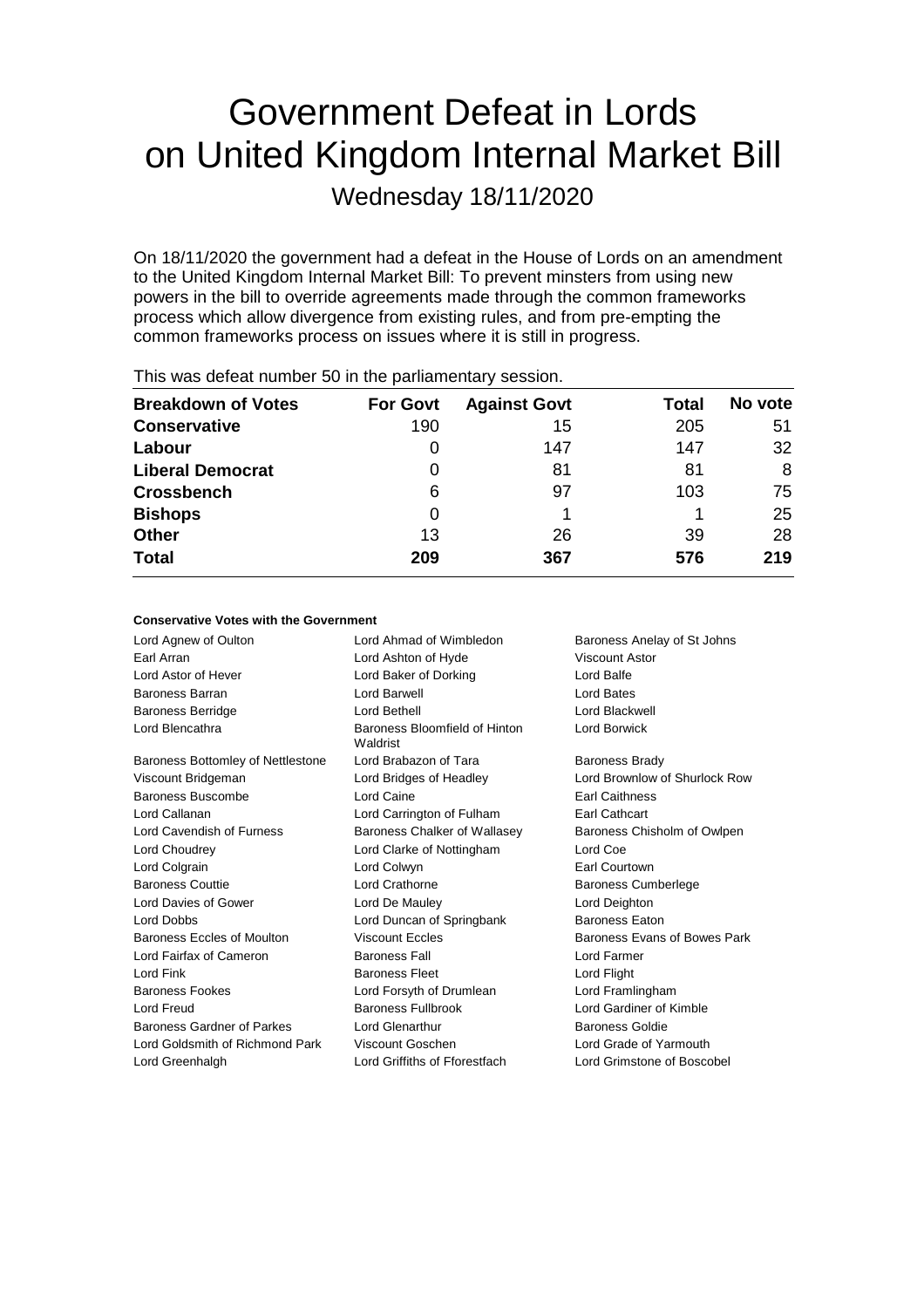Lord Haselhurst **Lord Hayward** Baroness Williams of Trafford Baroness Wyld Lord Young of Cookham Viscount Younger of Leckie

Lord Hague of Richmond Lord Hamilton of Epsom Lord Hammond of Runnymede Lord Henley Lord Herbert of South Downs Lord Hill of Oareford Lord Hodgson of Astley Abbotts Baroness Hodgson of Abinger Lord Holmes of Richmond Baroness Hooper Lord Horam Lord Howard of Rising Lord Howard of Lympne **Earl Howe** Earl Howe **Lord Howell of Guildford** Lord Hunt of Wirral **Lord James of Blackheath** Baroness Jenkin of Kennington Lord Johnson of Marylebone Lord Jopling Lord Keen of Elie Lord King of Bridgwater Lord Kirkham Lord Kirkhope of Harrogate Lord Lamont of Lerwick Lord Lancaster of Kimbolton Lord Lansley Lord Leigh of Hurley **Lord Lilley** Lord Lilley **Earl Lindsay** Lord Lingfield **Earl Liverpool** Earl Liverpool **Lord Livingston of Parkhead** Marquess of Lothian Lord Lucas Lord Mancroft Baroness Manzoor Lord Marland Lord Marlesford Lord McInnes of Kilwinning Lord McLoughlin Lord Mendoza Baroness Meyer Baroness Mobarik Baroness Mone Baroness Morgan of Cotes Baroness Morris of Bolton Baroness Morrissey Lord Moylan Lord Moynihan Lord Naseby Lord Nash Baroness Neville-Jones Baroness Neville-Rolfe Baroness Newlove Baroness Nicholson of Winterbourne Baroness Noakes Lord Norton of Louth Lord Parkinson of Whitley Bay Baroness Penn Lord Pickles **Baroness Pidding** Lord Polak Lord Popat **Lord Price Lord Price Lord Rana** Lord Randall of Uxbridge Lord Ranger Lord Reay Baroness Redfern Lord Ribeiro Lord Risby Lord Robathan Baroness Rock Lord Rotherwick Baroness Sanderson of Welton Lord Sarfraz Lord Sassoon Baroness Scott of Bybrook Baroness Seccombe Lord Selkirk of Douglas Lord Sharpe of Epsom Lord Sheikh Lord Sherbourne of Didsbury Baroness Shields **Lord Shinkwin** Earl Shrewsbury Lord Smith of Hindhead Baroness Stedman-Scott Lord Sterling of Plaistow Lord Stewart of Dirleton Lord Strathclyde Baroness Stroud<br>
Baroness Sugg Baroness Sugg Lord Suri Lord Suri Lord Taylor of Ho Lord Suri **Lord Suri Lord Taylor of Holbeach** Lord Tebbit Viscount Trenchard Lord Trimble Lord True **Constant Constant Ullians** Viscount Ullswater **Baroness Vere of Norbiton** Baroness Verma Lord Wakeham Lord Waldegrave of North Hill Baroness Warsi Lord Wei Lord Wharton of Yarm Lord Whitby Baroness Wilcox Lord Willetts

#### **Conservative Votes against the Government**

Lord Cormack Lord Dunlop Lord Garnier Lord Goodlad Viscount Hailsham Lord Mackay of Clashfern Lord Swinfen Lord Tugendhat Lord Wasserman

Baroness Altmann Lord Bourne of Aberystwyth Lord Bowness

Baroness McIntosh of Pickering Lord Northbrook Baroness Shackleton of Belgravia

### **Labour Votes with the Government**

| <b>Labour Votes against the Government</b> |                                |                            |
|--------------------------------------------|--------------------------------|----------------------------|
| Lord Alli                                  | <b>Baroness Amos</b>           | Lord Anderson of Swansea   |
| <b>Baroness Andrews</b>                    | Baroness Armstrong of Hill Top | Lord Bach                  |
| <b>Baroness Bakewell</b>                   | Lord Bassam of Brighton        | Lord Beecham               |
| Baroness Billingham                        | <b>Baroness Blower</b>         | Lord Blunkett              |
| Lord Boateng                               | Lord Bradley                   | Lord Brooke of Alverthorpe |
| Lord Browne of Ladyton                     | Baroness Bryan of Partick      | Lord Campbell-Savours      |
|                                            |                                |                            |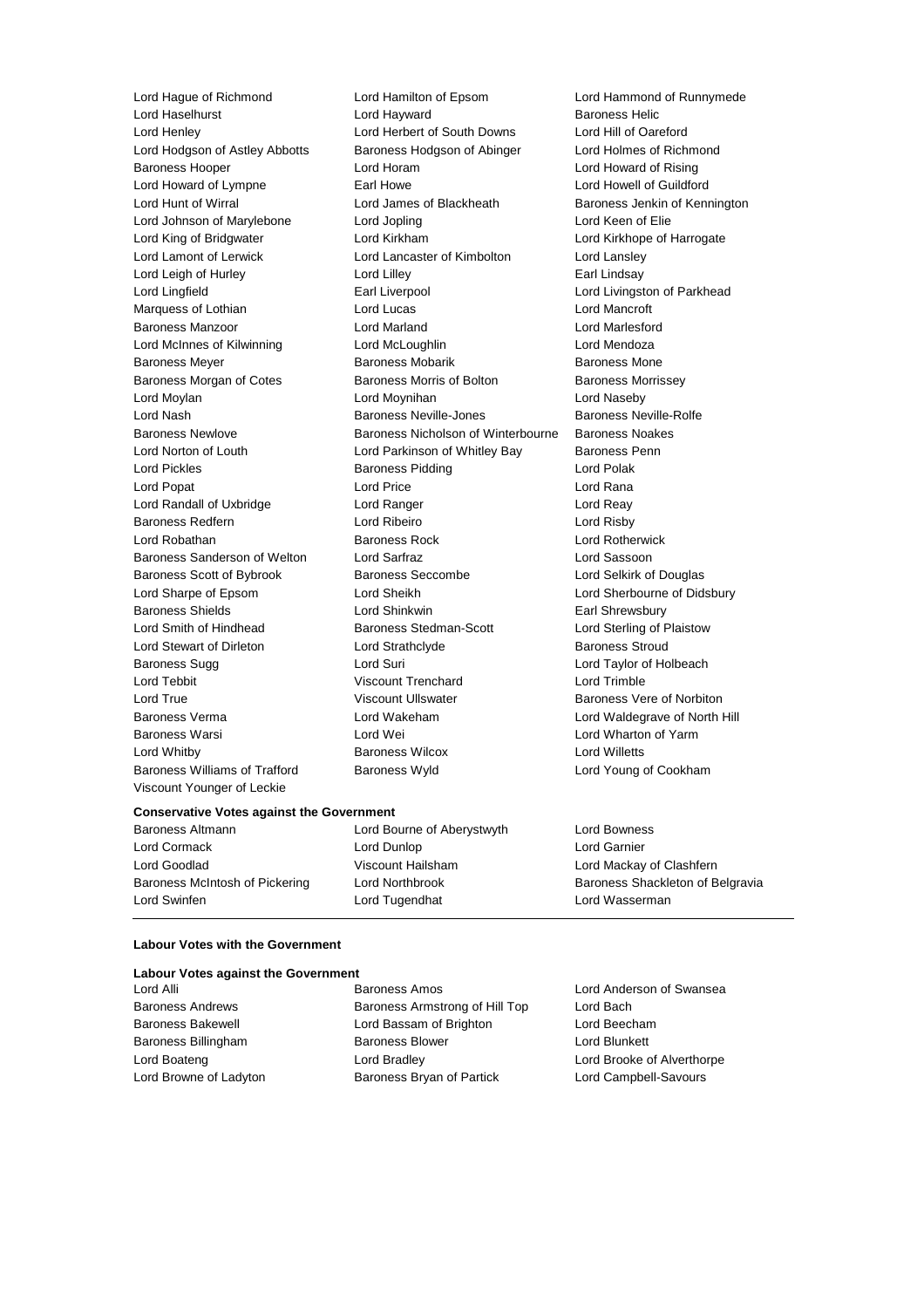Baroness Chakrabarti **Viscount Chandos** Baroness Clark of Kilwinning<br>
Lord Clark of Windermere Baroness Cohen of Pimlico Lord Collins of Highbury Baroness Corston Baroness Crawley Lord Cunningham of Felling Lord Davies of Brixton Lord Davies of Oldham Lord Davies of Stamford Lord Desai **Baroness Donaghy** Lord Donoughue Baroness Drake Lord Dubs Lord Dubs Lord Eatwell Lord Elder Lord Falconer of Thoroton Lord Faulkner of Worcester Lord Giddens Baroness Golding Lord Goldsmith Baroness Goudie Lord Grantchester Lord Griffiths of Burry Port Lord Grocott Lord Hain Viscount Hanworth Lord Harris of Haringey Lord Haskel Lord Haworth Baroness Hayman of Ullock Baroness Hayter of Kentish Town Baroness Healy of Primrose Hill Baroness Henig **Baroness Hilton of Eggardon** Lord Hollick Lord Howarth of Newport Baroness Hughes of Stretford Lord Hunt of Kings Heath Lord Hutton of Furness **Lord Jones** Lord Jones Baroness Jones of Whitchurch Lord Jordan Lord Judd Lord Kennedy of Southwark Baroness Kennedy of The Shaws Lord Kestenbaum **Baroness Kingsmill** Lord Knight of Weymouth **Baroness Lawrence of Clarendon** Lord Layard Lord Leitch **Lord Lennie** Lord Lennie **Lord Levy** Baroness Liddell of Coatdyke Lord Liddle Lord Lipsey Baroness Lister of Burtersett Lord MacKenzie of Culkein Baroness Mallalieu Lord Mandelson Baroness Massey of Darwen Lord Maxton Lord McAvoy Lord McConnell of Glenscorrodale Baroness McDonagh Baroness McIntosh of Hudnall Lord McKenzie of Luton Lord McNicol of West Kilbride Lord Mendelsohn Lord Mitchell Lord Monks Lord Morgan **Baroness Morgan of Huyton** Baroness Morris of Yardley Lord Morris of Aberavon **Lord Murphy of Torfaen** Baroness Osamor Lord Pendry **Baroness Pitkeathley Baroness Pitkeathley Lord Ponsonby of Shulbrede** Lord Prescott **Baroness Primarolo** Baroness Prosser Lord Puttnam Baroness Quin Lord Radice Baroness Ramsay of Cartvale Baroness Rebuck Lord Reid of Cardowan Lord Robertson of Port Ellen Lord Rooker Lord Rosser Lord Rowlands **Baroness Royall of Blaisdon** Lord Sawyer Baroness Sherlock Lord Sikka Viscount Simon Baroness Smith of Gilmorehill Baroness Smith of Basildon Lord Snape Lord Soley Lord Stevenson of Balmacara Baroness Taylor of Bolton Baroness Thornton **Lord Touhig Lord Triesman** Lord Triesman Lord Tunnicliffe **Lord Turnberg** Baroness Warwick of Undercliffe Lord Watson of Invergowrie Lord Watts Lord West of Spithead Baroness Wheeler **Baroness Whitaker Baroness Whitaker** Lord Whitty Baroness Wilcox of Newport Lord Wills Lord Winston Lord Wood of Anfield **Lord Woodley Baroness Young of Old Scone** 

Baroness Cohen of Pimlico Lord Collins of Highbury Lord Foulkes of Cumnock Baroness Gale

#### **Liberal Democrat Votes with the Government**

| Liberal Democrat Votes against the Government |
|-----------------------------------------------|
| Lord Alderdice                                |
| Baroness Bakewell of Hardington<br>Mandeville |
| Baroness Benjamin                             |
| Lord Bradshaw                                 |
| Baroness Burt of Solihull                     |
| Lord Clement-Jones                            |
| <b>Baroness Doocey</b>                        |
| Lord Fox                                      |
|                                               |

Lord Allan of Hallam Baroness Barker

Baroness Bonham-Carter of Yarnbury Baroness Brinton Lord Campbell of Pittenweem Lord Cotter Baroness Featherstone Baroness Garden of Frognal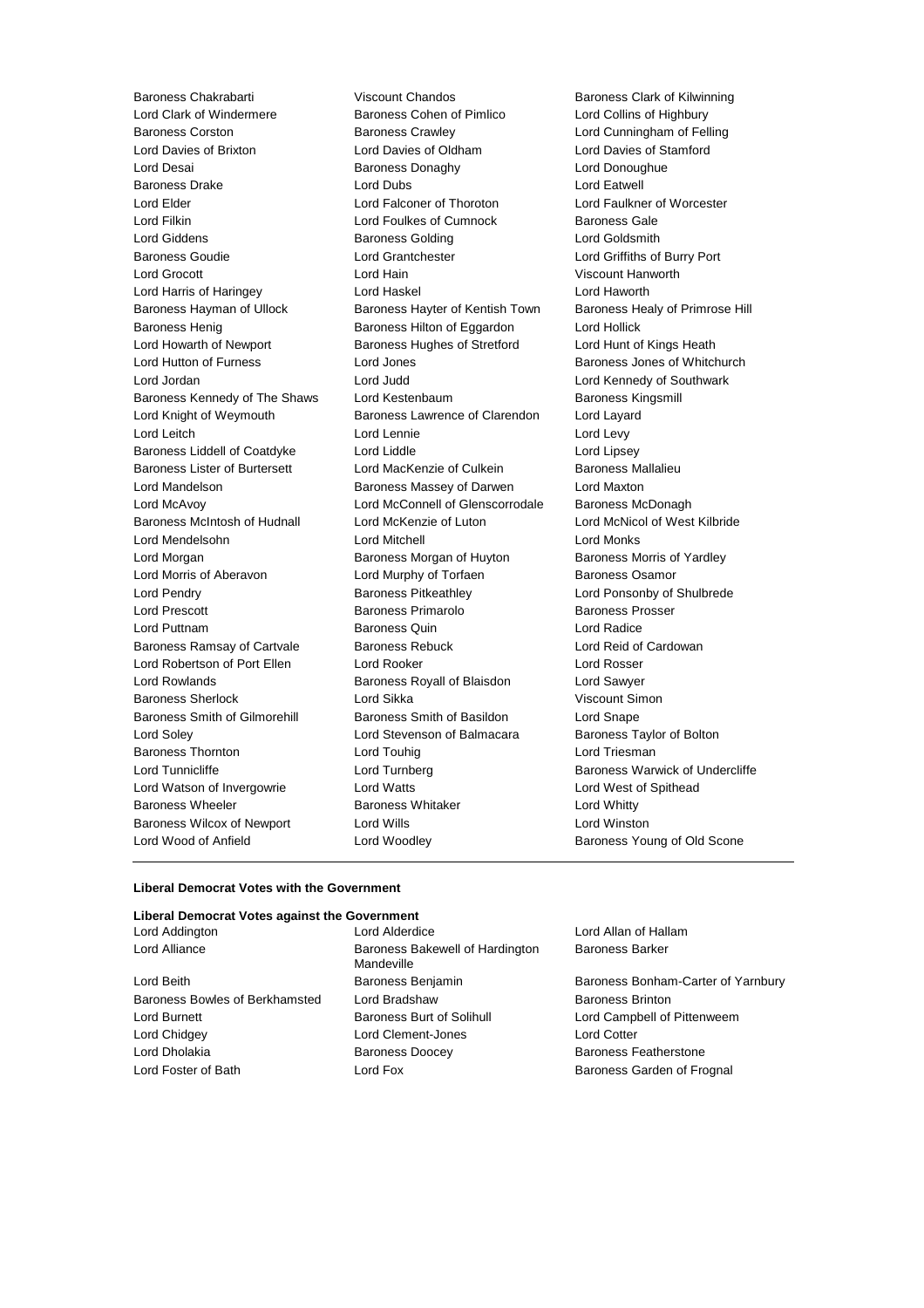| Lord German                      | Lord Goddard of Stockport           | Lord Greaves             |
|----------------------------------|-------------------------------------|--------------------------|
| <b>Baroness Grender</b>          | <b>Baroness Hamwee</b>              | Baroness Harris of       |
| <b>Baroness Humphreys</b>        | Lord Hussain                        | <b>Baroness Hussein-</b> |
| Baroness Janke                   | <b>Baroness Jolly</b>               | Lord Jones of Chel       |
| <b>Baroness Kramer</b>           | Lord Lee of Trafford                | Lord Marks of Hen        |
| Lord McNally                     | Baroness Miller of Chilthorne Domer | Lord Newby               |
| <b>Baroness Northover</b>        | Lord Oates                          | Lord Paddick             |
| Lord Palmer of Childs Hill       | <b>Baroness Parminter</b>           | Baroness Pinnock         |
| Lord Purvis of Tweed             | Baroness Randerson                  | Lord Razzall             |
| Lord Redesdale                   | Lord Rennard                        | Lord Roberts of Lia      |
| Baroness Scott of Needham Market | Lord Scriven                        | <b>Baroness Sheehar</b>  |
| Lord Shipley                     | Baroness Smith of Newnham           | Lord Stephen             |
| Lord Stoneham of Droxford        | Lord Storey                         | Lord Strasburger         |
| Lord Stunell                     | <b>Baroness Suttie</b>              | Lord Taverne             |
| Lord Taylor of Goss Moor         | Lord Teverson                       | Lord Thomas of Gr        |
| Baroness Thomas of Winchester    | <b>Baroness Thornhill</b>           | <b>Viscount Thurso</b>   |
| Lord Tope                        | Baroness Tyler of Enfield           | Lord Tyler               |
| Lord Verjee                      | Lord Wallace of Saltaire            | Lord Wallace of Ta       |
| <b>Baroness Walmsley</b>         | Lord Willis of Knaresborough        | Lord Wrigglesworth       |
|                                  |                                     |                          |

- d Goddard of Stockport Lord Greaves oness Hamwee **Baroness Harris of Richmond** d Hussain **Baroness Hussein-Ece** and Baroness Jolly **Baroness Jolly** Lord Jones of Cheltenham oness Miller of Chilthorne Domer Lord Newby d Oates **North Lord Paddick** oness Randerson **Lord Razzall** d Rennard **Lord Roberts of Llandudno** d Scriven **Market Lord Scriven** Baroness Sheehan oness Smith of Newnham Lord Stephen d Storey **Lord Strasburger Coness Suttie Lord Taverne** d Teverson **Company** Lord Thomas of Gresford oness Thornhill **Exercise State Baroness Thornhill** Viscount Thurso oness Tyler of Enfield **Lord Tyler** d Wallace of Saltaire **Lord Wallace of Tankerness** d Willis of Knaresborough Lord Wrigglesworth
	- d Lee of Trafford **Example 20** Lord Marks of Henley-on-Thames

### **Crossbench Votes with the Government**

| Lord Carrington |  |
|-----------------|--|
| Lord Kilcloonev |  |

## **Crossbench Votes against the Government**

Lord Berkeley of Knighton **Lord Best** Lord Bichard Lord Bichard Lord Birt **Baroness Boothroyd** Baroness Boothroyd Baroness Boycott Baroness Brown of Cambridge Baroness Bull **Baroness Bull** Lord Butler of Brockwell Baroness Butler-Sloss Lord Cameron of Dillington Baroness Campbell of Surbiton Lord Carey of Clifton Lord Carlile of Berriew Lord Chartres Earl Clancarty Baroness Clark of Calton Viscount Colville of Culross Earl Cork and Orrery Earl Courtenay of Devon Baroness Coussins Baroness Cox Lord Craig of Radley Viscount Craigavon Lord Crisp Lord Cromwell Lord Dannatt Baroness Deech Baroness D'Souza Lord Eames Baroness Falkner of Margravine Lord Field of Birkenhead Baroness Finlay of Llandaff Lord Freyberg Lord Geidt Lord Grabiner Lord Green of Deddington Baroness Greengross Lord Greenway Baroness Grey-Thompson Lord Hannay of Chiswick Lord Harries of Pentregarth Baroness Hayman **Baroness Hogg** Lord Hoffmann **Baroness Hogg** Baroness Hogg Baroness Hollins Lord Hope of Craighead Lord Houghton of Richmond Lord Janvrin Lord Judge Lord Kakkar Lord Kerr of Kinlochard Lord Kerslake Baroness Kidron Lord Krebs **Lord Lord Laming Lord Laming** Baroness Lane-Fox of Soho Lord Levene of Portsoken Lord Lisvane Lord Loomba Lord Low of Dalston Lord Macpherson of Earl's Court Lord Mair Baroness Manningham-Buller Baroness Masham of Ilton Baroness Meacher Baroness Murphy Lord Neuberger of Abbotsbury Lord O'Donnell Baroness O'Neill of Bengarve Lord Pannick Lord Patel Lord Phillips of Worth Matravers Baroness Prashar Lord Ramsbotham Lord Ravensdale Lord Ricketts Lord Rowe-Beddoe Lord Russell of Liverpool **Duke of Somerset** Lord St John of Bletso Baroness Stern Lord Stirrup Lord Thomas of Cwmgiedd Lord Vaux of Harrowden **Lord Walker of Aldringham** Baroness Watkins of Tavistock

Lord Aberdare Lord Alton of Liverpool Lord Anderson of Ipswich

Lord Hogan-Howe ey **Lord C'Neill of Gatley Constant Constant Constant Constant Constant Constant Constant Constant Constant Constant Constant Constant Constant Constant Constant Constant Constant Constant Constant Constant Constant Consta** 

Lord Broers Viscount Brookeborough Lord Brown of Eaton-under-Heywood